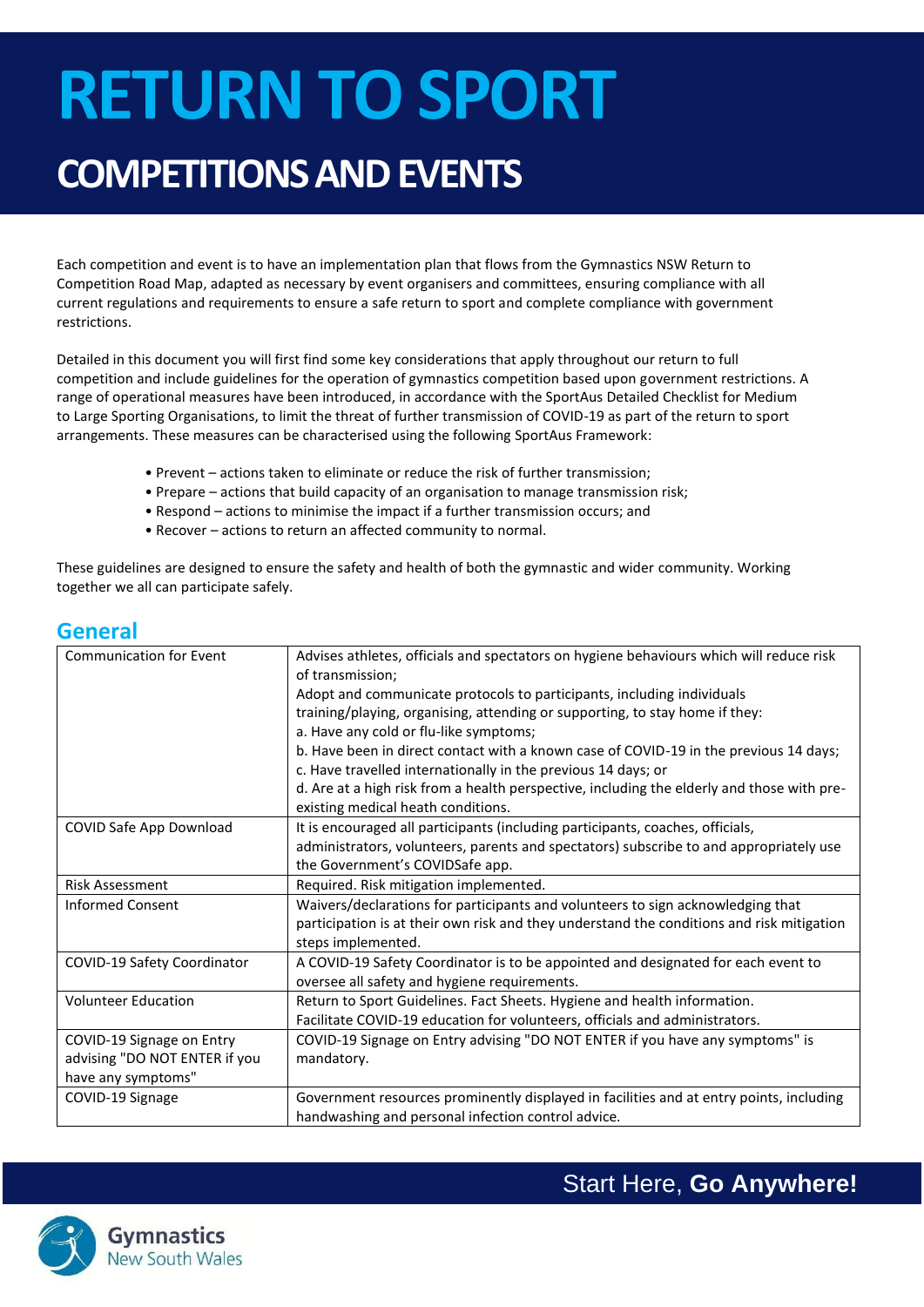| Social Distancing                 | As per government restrictions. Athletes, officials and spectators separate in               |
|-----------------------------------|----------------------------------------------------------------------------------------------|
|                                   |                                                                                              |
|                                   | accordance with guidelines.                                                                  |
| <b>Event Arrivals</b>             | Participants and officials cannot enter the Field of Play or marshalling areas earlier than  |
|                                   | the designated time prior to their session or before the participants and officials of the   |
|                                   | previous session have departed. Waiting time should be minimised with people asked           |
|                                   | not to arrive more than 10 minutes before their session time.                                |
|                                   |                                                                                              |
|                                   | Spectators where allowed, cannot enter the spectator viewing area prior to 10 mins           |
|                                   | before the session time.                                                                     |
|                                   |                                                                                              |
|                                   | If an infrared thermometer is available, on arrival, participants over the age of 18         |
|                                   | should have their temperature checked. Clear instructions displayed and signage to           |
|                                   | inform participants of the Health Risks of COVID-19 and rules of entry into the venue /      |
|                                   | facility. Hand sanitiser should be available at the entry of all facilities.                 |
| Designated Entry & Exit Point     | Management of venue entries and exits to ensure a seamless flow of participants and          |
|                                   | attendees through the venue and limit the risk of overlap and congestion, subject to         |
|                                   |                                                                                              |
|                                   | maximum attendee number restrictions.                                                        |
| A register of Participants (event | Required - maintain an attendance register for all competition days, including venue         |
| organiser to implement a log or   | entry and exit times and contact details. Adopt a system to record, store and, if            |
| register to keep track of which   | required, share data, subject to privacy law.                                                |
| participants are in attendance at |                                                                                              |
| all sessions)                     |                                                                                              |
| <b>Competition Format</b>         | As determined. Structure modified to ensure minimal session time.                            |
|                                   |                                                                                              |
|                                   | Stagger start and finish times to reduce the number of people onsite. Consider the           |
|                                   | different arrival times for participants and process of entry                                |
| Break between sessions            | Minimum 30 minutes to allow groups to depart/arrive without mixing and facilitate any        |
|                                   | cleaning required.                                                                           |
|                                   |                                                                                              |
|                                   | Where possible, utilising a different exit point from the venue may facilitate a quicker     |
|                                   | turnover from one session to the next. For example, could a Fire Exit that is adjacent to    |
|                                   |                                                                                              |
|                                   | the Field of Play be used?                                                                   |
| Equipment and apparatus           | Some sharing of equipment only. Equipment to be cleaned between groups as practical.         |
| cleaning between sessions         | Officials responsible for cleaning of their apparatus. Clean PPE and cleaning supplies to    |
|                                   | be provided.                                                                                 |
|                                   |                                                                                              |
|                                   | Athletes must maintain exemplary personal hygiene, especially when using apparatus           |
|                                   | (sanitise before and after each routine/equipment use). Athletes to supply own chalk         |
|                                   | and water bottles.                                                                           |
|                                   |                                                                                              |
|                                   | All equipment to be cleaned and sanitised both prior to and after each session in            |
|                                   | accordance with the Club Surface and Equipment Cleaning Guidelines.                          |
| Spectators                        | Only essential participants should attend activities (i.e. participants, coaches, officials, |
|                                   | staff and volunteers involved in operations and parents/guardians of participants) and       |
|                                   | numbers should be limited to the minimum required to support the participant; and            |
|                                   | Young participants should be accompanied by not more than one parent or guardian, if         |
|                                   | possible. Where possible parents to be encouraged to stay in their car during event, or      |
|                                   | to return at the conclusion of the session                                                   |
|                                   |                                                                                              |
|                                   |                                                                                              |
|                                   | Where spectators are permitted within all safety, hygiene and in compliance with             |
|                                   | government guidelines and restrictions, they must follow social distancing                   |
|                                   | requirements and regulations.                                                                |
|                                   |                                                                                              |
|                                   | Spectator seating must be clearly marked to indicate available seats meeting social          |
|                                   | distancing requirements.                                                                     |
|                                   |                                                                                              |
|                                   | Spectators must not mingle or enter any athlete or official zones.                           |



Start Here, **Go Anywhere!**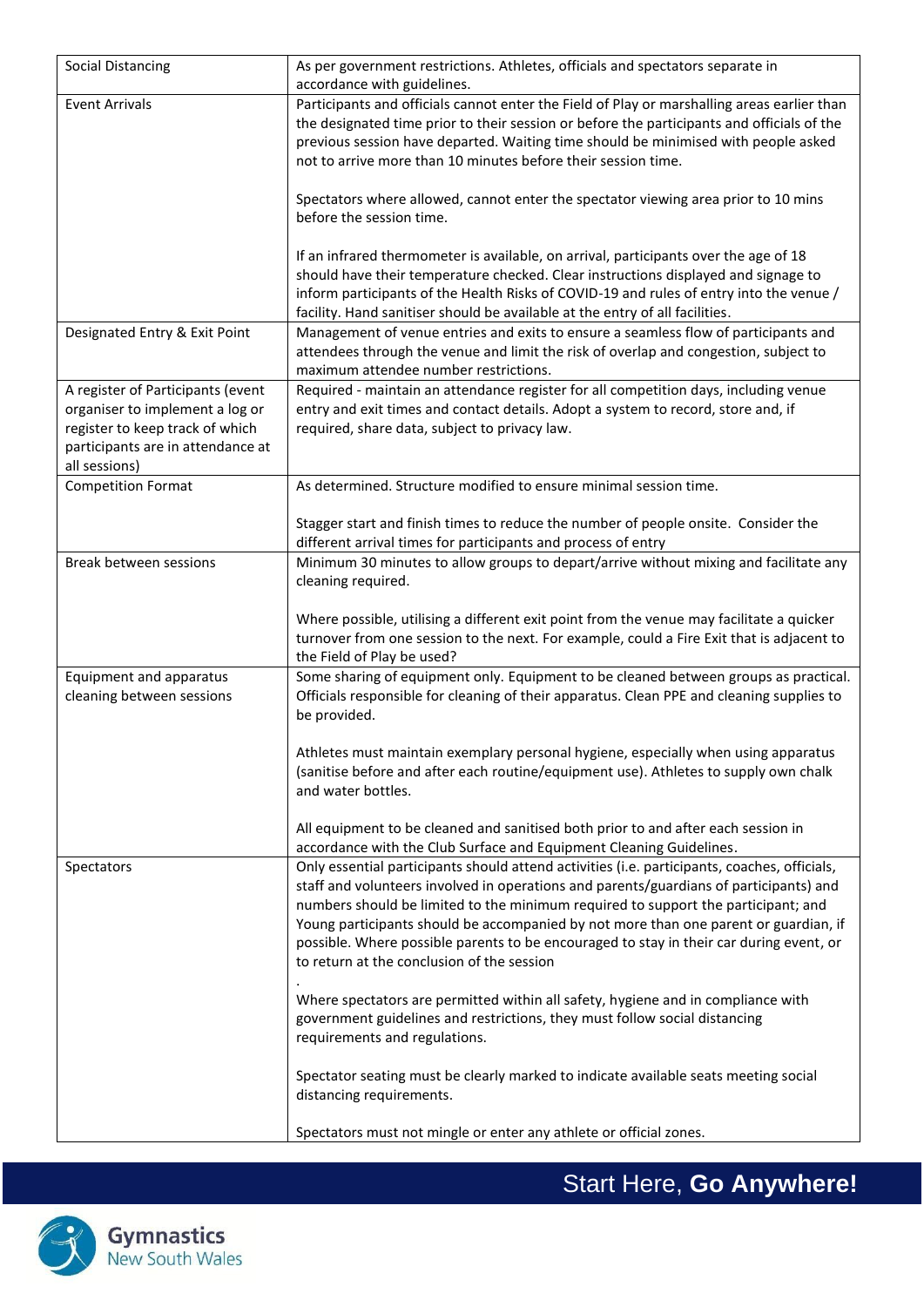|                                                                                                                                                                | Participant and spectator groups to remain separate at all times.                                                                                                                                                                                                                                                                                                                                                                                                                                                                                    |
|----------------------------------------------------------------------------------------------------------------------------------------------------------------|------------------------------------------------------------------------------------------------------------------------------------------------------------------------------------------------------------------------------------------------------------------------------------------------------------------------------------------------------------------------------------------------------------------------------------------------------------------------------------------------------------------------------------------------------|
|                                                                                                                                                                | If Not-Permitted - parent/guardian may drop off and collect child from outside venue at<br>designated collection spot maintaining social distancing.                                                                                                                                                                                                                                                                                                                                                                                                 |
|                                                                                                                                                                | Encourage individuals to be respectful of shared space, minimise time spent in these<br>areas and observe physical distancing measures.                                                                                                                                                                                                                                                                                                                                                                                                              |
| Parent/guardian drop off and<br>collection of participant<br>(including where<br>parent/guardians are not<br>permitted to spectate and where<br>not attending) | Athletes and participants must be dropped-off at designated Drop-off and Pick-up<br>zones, maintaining social distancing at all times. Parents dropping-off and picking-up<br>athletes should not linger in these zones.<br>Designated club coach responsible to oversee safe drop-off and pick-up for their group<br>of athletes. One coach, one group rule.                                                                                                                                                                                        |
| Venue/Facility Capacity                                                                                                                                        | Monitored to ensure maximum capacity is not exceeded. Strategy and communication<br>in place to keep to guidelines.                                                                                                                                                                                                                                                                                                                                                                                                                                  |
| Toilets                                                                                                                                                        | Regular cleaning schedule daily with log. Following of social distancing requirements.                                                                                                                                                                                                                                                                                                                                                                                                                                                               |
| Change rooms                                                                                                                                                   | These should remain closed. Access only to bathroom facilities within changerooms as<br>required.                                                                                                                                                                                                                                                                                                                                                                                                                                                    |
| Canteen/Kiosk/Café                                                                                                                                             | Recommended to be closed.                                                                                                                                                                                                                                                                                                                                                                                                                                                                                                                            |
|                                                                                                                                                                | If appropriate for café to open in accordance with Government regulations and<br>guidelines;<br>a. Implement queuing requirements to maintain physical distancing;<br>b. Ensure appropriate food/beverage and cash handling arrangements;<br>c. Implement low(er) risk menu options (i.e. those requiring less direct food<br>handling/contact); and<br>d. Implement hygiene measures including hand sanitiser at point of sale, gloves and<br>facemasks for bar/canteen volunteers and consider the use of protective physical<br>barriers/shields. |
| Vending machines                                                                                                                                               | Regular cleaning schedule daily.                                                                                                                                                                                                                                                                                                                                                                                                                                                                                                                     |
| General seating                                                                                                                                                | Removed where possible. Where social distancing can be observed marked seating<br>indicated.                                                                                                                                                                                                                                                                                                                                                                                                                                                         |
| Management of unwell<br>participants                                                                                                                           | If possible, identify with clear and unambiguous signage, a space that can be used to<br>isolate staff or participants who become unwell at an activity and cannot leave<br>immediately. The isolation area should be equipped with necessary PPE supplies to<br>facilitate hand hygiene and respiratory etiquette.<br>Ensure activity staff understand that participants who become unwell should be                                                                                                                                                |
|                                                                                                                                                                | immediately isolated and given a clean disposable facemask to wear. Establish<br>procedures to help unwell staff or participants leave the event as soon as possible and<br>added protections for activity staff in such circumstances.                                                                                                                                                                                                                                                                                                              |
| <b>PPE</b>                                                                                                                                                     | PPE including gloves, face masks and hand sanitiser will be available and is to be used as<br>appropriate.                                                                                                                                                                                                                                                                                                                                                                                                                                           |
| Compliance                                                                                                                                                     | Any non-compliance with current return to sport and Gymnastics NSW regulations and<br>requirements may result in non-admittance or removal from the facility/venue as<br>applicable. Further action may also be taken with the matter referred in accordance<br>with Gymnastics NSW Discipline Policy.                                                                                                                                                                                                                                               |

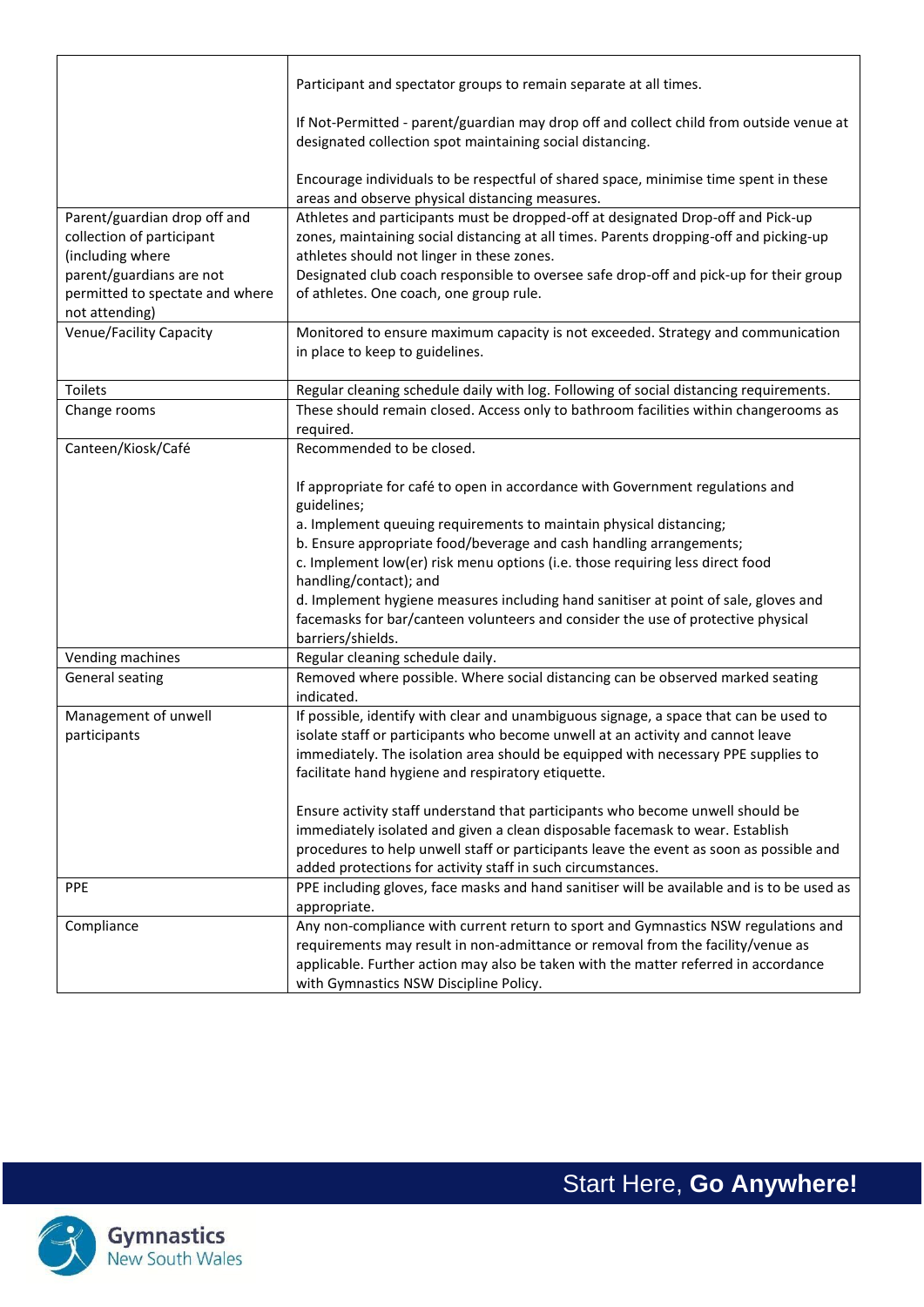#### **Athlete** Pre-Event

| <b>Health Protocols</b>        | Do not attend competition if you are unwell and experiencing symptoms such as a            |
|--------------------------------|--------------------------------------------------------------------------------------------|
|                                | cough, sore throat, fever, fatigue or shortness of breath.                                 |
|                                |                                                                                            |
|                                |                                                                                            |
|                                | Hand sanitiser available for use before, during and after competition session              |
|                                | Do not attend competition if in the last 14 days you have been unwell or had close         |
|                                | contact with a known or suspected case of COVID-19.                                        |
|                                |                                                                                            |
|                                |                                                                                            |
|                                | Any participant who is unwell should see a doctor in accordance with local Public          |
|                                | Health Authority guidelines.                                                               |
|                                |                                                                                            |
|                                | Participants should gradually return to training and competition to reduce the risk of     |
|                                | injury.                                                                                    |
|                                |                                                                                            |
|                                |                                                                                            |
|                                | Consider vulnerable participants as they may be at increased risk.                         |
|                                |                                                                                            |
|                                | Full shower with soap before and after sport (preferably at home)                          |
| <b>Official Event Briefing</b> | Event briefing to be sent out digitally to officials prior to event day with event         |
|                                | information which outlines special conditions or practices that will take place during the |
|                                | event.                                                                                     |
|                                |                                                                                            |

#### Arrival and Departure

| Social Distancing - for gymnasts | As per current government restrictions. All government restrictions will be                |
|----------------------------------|--------------------------------------------------------------------------------------------|
| wherever practical               | implemented for all Gymnastics NSW events for all persons.                                 |
| Hand Sanitiser on Entry          | Alcohol based hand sanitiser will be available at the entry point and must be used by all  |
|                                  | entering the event venue.                                                                  |
| Designated Entry & Exit Point    | Management of venue entries and exits to ensure a seamless flow of participants and        |
|                                  | attendees through the venue and limit the risk of overlap and congestion, subject to       |
|                                  | maximum attendee number restrictions.                                                      |
| Participant arrival time         | Participants in all capacities are to arrive no earlier than 10-minutes prior to session - |
|                                  | abiding by social distancing requirements. Athletes encouraged to wait in cars, until      |
|                                  | previous group has exited venue before entering.                                           |
| Participant departure time       | Within 10-minutes of session completion abiding by social distancing requirements.         |
| Social Events at Venue           | Club/Team/athlete Social Events at Venue will not be permitted.                            |

#### During Competition

| <b>Competition Uniform</b>         | Apply a 'Get in, train/compete and get out' philosophy will be applied to competitions.<br>Athletes to arrive dressed and ready for competition. Athletes should not change into<br>leotard at the venue.                                                                          |
|------------------------------------|------------------------------------------------------------------------------------------------------------------------------------------------------------------------------------------------------------------------------------------------------------------------------------|
| During Competition - Access and    | Athletes or officials must not leave the field of play during the competition. Athletes                                                                                                                                                                                            |
| exit from Field of Play - Athletes | and spectators are not permitted to mingle at any time during competition.                                                                                                                                                                                                         |
| on Field of Play                   |                                                                                                                                                                                                                                                                                    |
|                                    | Athletes to remain within same competition group for duration of competition, for all                                                                                                                                                                                              |
|                                    | events within competition.                                                                                                                                                                                                                                                         |
|                                    | Athletes to have designated marshalling / seating / waiting area between events.<br>Groups not to have contact with other competing groups. Athletes to move to<br>apparatus / equipment then return to designated area. Designated seating areas to<br>observe social distancing. |
|                                    | Athletes not to line up and assemble at judges' tables, proceed directly to competition.                                                                                                                                                                                           |



Start Here, **Go Anywhere!**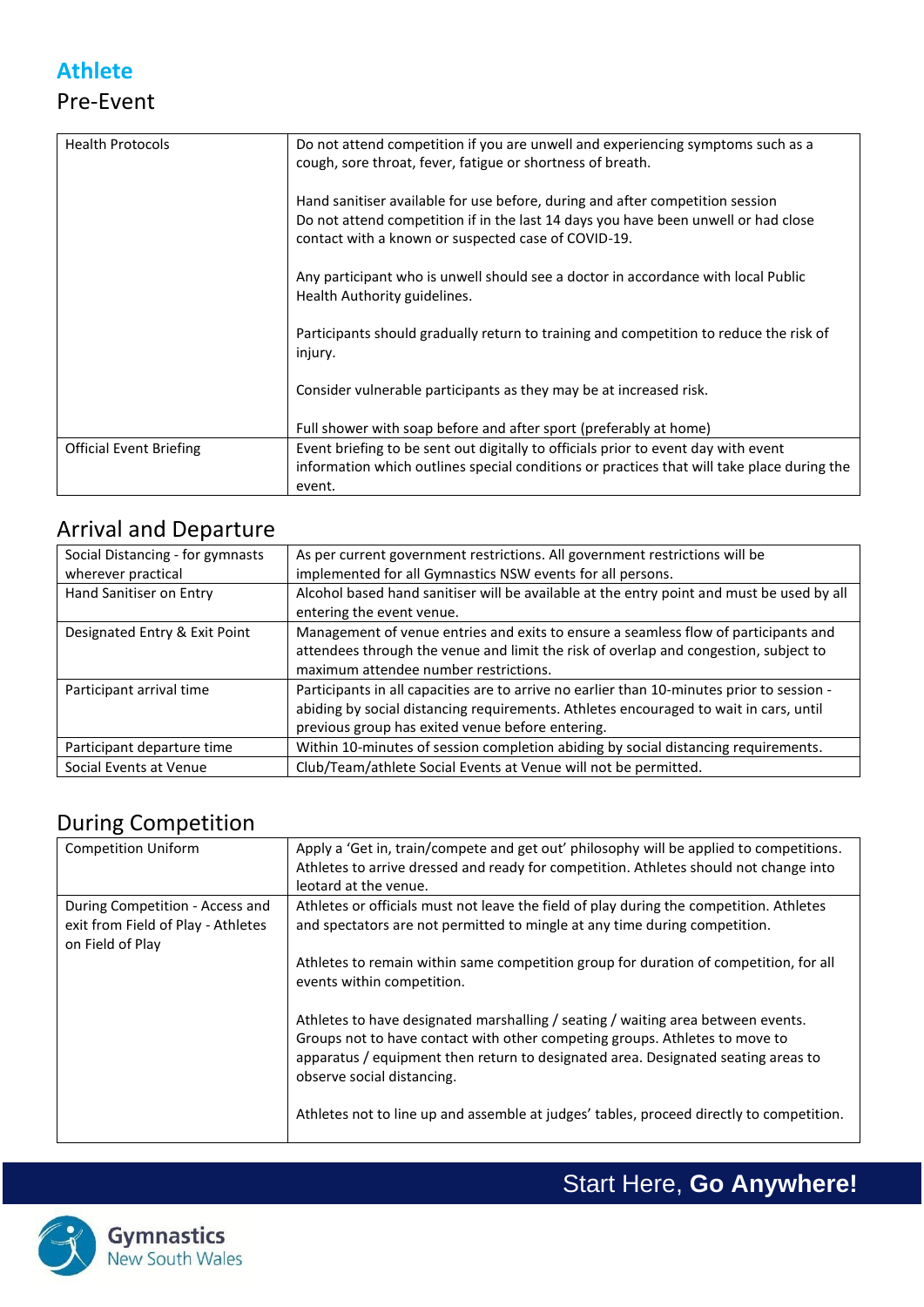|                                    | All athletes are to keep all personal belongings and equipment with them in their           |
|------------------------------------|---------------------------------------------------------------------------------------------|
|                                    | designated seating area. No bags are to be left in the marshalling area as athletes are     |
|                                    | not permitted to leave the competition floor during the session.                            |
| Warm-Up Regulations during         | Warm-Up during competition will be regulated to ensure social distancing. Restriction       |
| competition                        | in accordance to floor space will be implemented, limiting the number of athletes           |
|                                    | within the warmup area based on competition run order. Designated times to be               |
|                                    | allocated to each warmup group. No access to warmup floor outside designated                |
|                                    | warmup time will be permitted.                                                              |
| Start of competition session,      | Moving straight to the apparatus after warm-up has been completed, no mass                  |
| marshalling and march-out of       | gathering for the march on. Groups exit the field of play one apparatus at a time and       |
| athletes                           | then exit the building.                                                                     |
| Other contact - handshake,         | Contact including handshake, huddles, high fives are not permitted.                         |
| huddles, high fives                |                                                                                             |
| Medical                            | First aid kit will be available at the event (inclusive of rubber gloves). Designated first |
|                                    | aid officer is to be identified and available and they are responsible for the cleaning     |
|                                    | down of treatment areas between each use. E.g. treatment tables.                            |
| Individually labelled water bottle | Individually labelled water bottle & personal equipment is required to be brought with      |
| & personal equipment               | each athlete. There is to be no sharing of personal equipment or drink bottles. Drinking    |
|                                    | fountain will not be available to use or refill                                             |
| Chalk                              | Athletes to provide their own chalk for use at events. Athletes to provide their own        |
|                                    | spray bottle if required. No sharing of chalk or spray bottles permitted between            |
|                                    | athletes or coaches.                                                                        |
| Equipment and apparatus            | Some sharing of equipment only. Equipment to be cleaned between groups as practical.        |
| cleaning between sessions          | Officials responsible for cleaning of their apparatus. Clean PPE and cleaning supplies to   |
|                                    | be provided.                                                                                |
|                                    |                                                                                             |
|                                    | Athletes must maintain exemplary personal hygiene, especially when using apparatus          |
|                                    | (sanitise before and after each routine/equipment use). Athletes to supply own chalk        |
|                                    | and water bottles.                                                                          |
|                                    |                                                                                             |
|                                    | All equipment to be cleaned and sanitised both prior to and after each session in           |
|                                    | accordance with the Club Surface and Equipment Cleaning Guidelines.                         |
| <b>Award Presentation</b>          | Athletes to remain in their designated seating post competition. Award winners will be      |
|                                    | called from their seats to presentation podium. Presentations will be contactless.          |
|                                    | Award winners will collect their awards from an award table. Athletes to return to their    |
|                                    | designated seating after receiving award.                                                   |

### **Officials (Coaches and Judges)**

#### Pre-Event

| <b>Health Protocols</b> | Do not attend competition if you are unwell and experiencing symptoms such as a        |
|-------------------------|----------------------------------------------------------------------------------------|
|                         | cough, sore throat, fever, fatigue or shortness of breath.                             |
|                         |                                                                                        |
|                         | Hand sanitiser available for use before, during and after competition session          |
|                         | Do not attend competition if in the last 14 days you have been unwell or had close     |
|                         |                                                                                        |
|                         | contact with a known or suspected case of COVID-19.                                    |
|                         |                                                                                        |
|                         | Any participant who is unwell should see a doctor in accordance with local Public      |
|                         | Health Authority guidelines.                                                           |
|                         |                                                                                        |
|                         | Participants should gradually return to training and competition to reduce the risk of |
|                         |                                                                                        |
|                         | injury.                                                                                |
|                         |                                                                                        |
|                         | Consider vulnerable participants as they may be at increased risk.                     |
|                         |                                                                                        |
|                         | Full shower with soap before and after sport (preferably at home)                      |
|                         |                                                                                        |

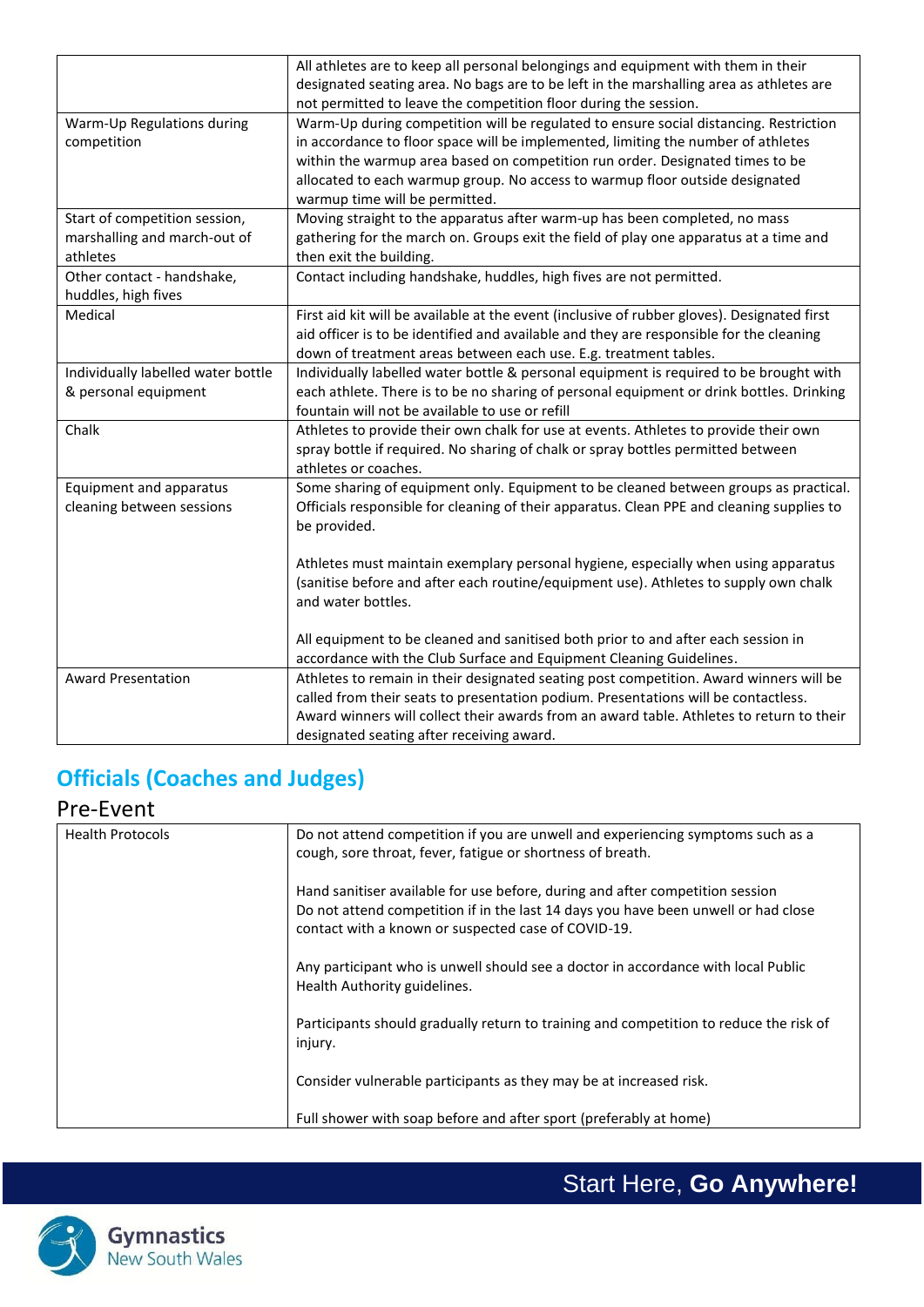| Official Event Briefing | Event briefing to be sent out digitally to officials prior to event day with event<br>information which outlines special conditions or practices that will take place during the |
|-------------------------|----------------------------------------------------------------------------------------------------------------------------------------------------------------------------------|
|                         | event.                                                                                                                                                                           |

#### Arrival and Departure

| Social Distancing - for officials<br>wherever practical | As per current government restrictions. All government restrictions will be<br>implemented for all Gymnastics NSW events for all persons.                                                                                               |
|---------------------------------------------------------|-----------------------------------------------------------------------------------------------------------------------------------------------------------------------------------------------------------------------------------------|
| Hand Sanitiser on Entry                                 | Alcohol based hand sanitiser will be available at the entry point and must be used by all<br>entering the event venue.                                                                                                                  |
| Designated Entry & Exit Point                           | Management of venue entries and exits to ensure a seamless flow of participants and<br>attendees through the venue and limit the risk of overlap and congestion, subject to<br>maximum attendee number restrictions.                    |
| Participant arrival time                                | Participants in all capacities are to arrive no earlier than 10-minutes prior to session -<br>abiding by social distancing requirements. Athletes encouraged to wait in cars, until<br>previous group has exited venue before entering. |
| Participant departure time                              | Within 10-minutes of session completion abiding by social distancing requirements.                                                                                                                                                      |
| Social Events at Venue                                  | Club/Team/athlete Social Events at Venue will not be permitted.                                                                                                                                                                         |
| Event ushers and Access Control                         | Personal will be supplied with appropriate PPE, including face masks, gloves and access<br>to hand sanitiser.                                                                                                                           |

#### During Competition

| ັ                                                                                         |                                                                                                                                                                                                                                                                                          |
|-------------------------------------------------------------------------------------------|------------------------------------------------------------------------------------------------------------------------------------------------------------------------------------------------------------------------------------------------------------------------------------------|
| <b>Competition Uniform</b>                                                                | Apply a 'Get in, train/compete and get out' philosophy will be applied to competitions.<br>Athletes to arrive dressed and ready for competition. Athletes should not change into<br>leotard at the venue.                                                                                |
| During Competition - Access and<br>exit from Field of Play - Athletes<br>on Field of Play | Athletes or officials must not leave the field of play during the competition. Athletes<br>and spectators are not permitted to mingle at any time during competition.                                                                                                                    |
|                                                                                           | Athletes to remain within same competition group for duration of competition, for all<br>events within competition.                                                                                                                                                                      |
|                                                                                           | Athletes to have designated marshalling / seating / waiting area between events.<br>Groups not to have contact with other competing groups. Athletes to move to<br>apparatus / equipment then return to designated area. Designated seating areas to<br>observe social distancing.       |
|                                                                                           | Athletes not to line up and assemble at judges tables, proceed directly to competition.                                                                                                                                                                                                  |
|                                                                                           | Coaches are to remain with only one group - cannot move between groups within<br>competition session, care taken to consider the cross over of officials between groups.<br>Limit of 1 coach per club per group to keep total number of participants to only what is<br>safely required. |
|                                                                                           | If officials are to judge multiple sessions in the same day, consistent groupings of judges<br>on judging panels are to be applied (i.e. judges to stay on the same event - panels not<br>to change and judges not to be moved between apparatus).                                       |
|                                                                                           | All athletes are to keep all personal belongings and equipment with them in their<br>designated seating area. No bags are to be left in the marshalling area as athletes are<br>not permitted to leave the competition floor during the session.                                         |
| <b>Judging Panel Configuration</b>                                                        | Minimum judging panel requirements only. Reduced total officials on Field of Play.<br>Maximum number of officials decided by the size and space available per Gymsport<br>/apparatus. Judge seating placements to be modifies as practicable.                                            |